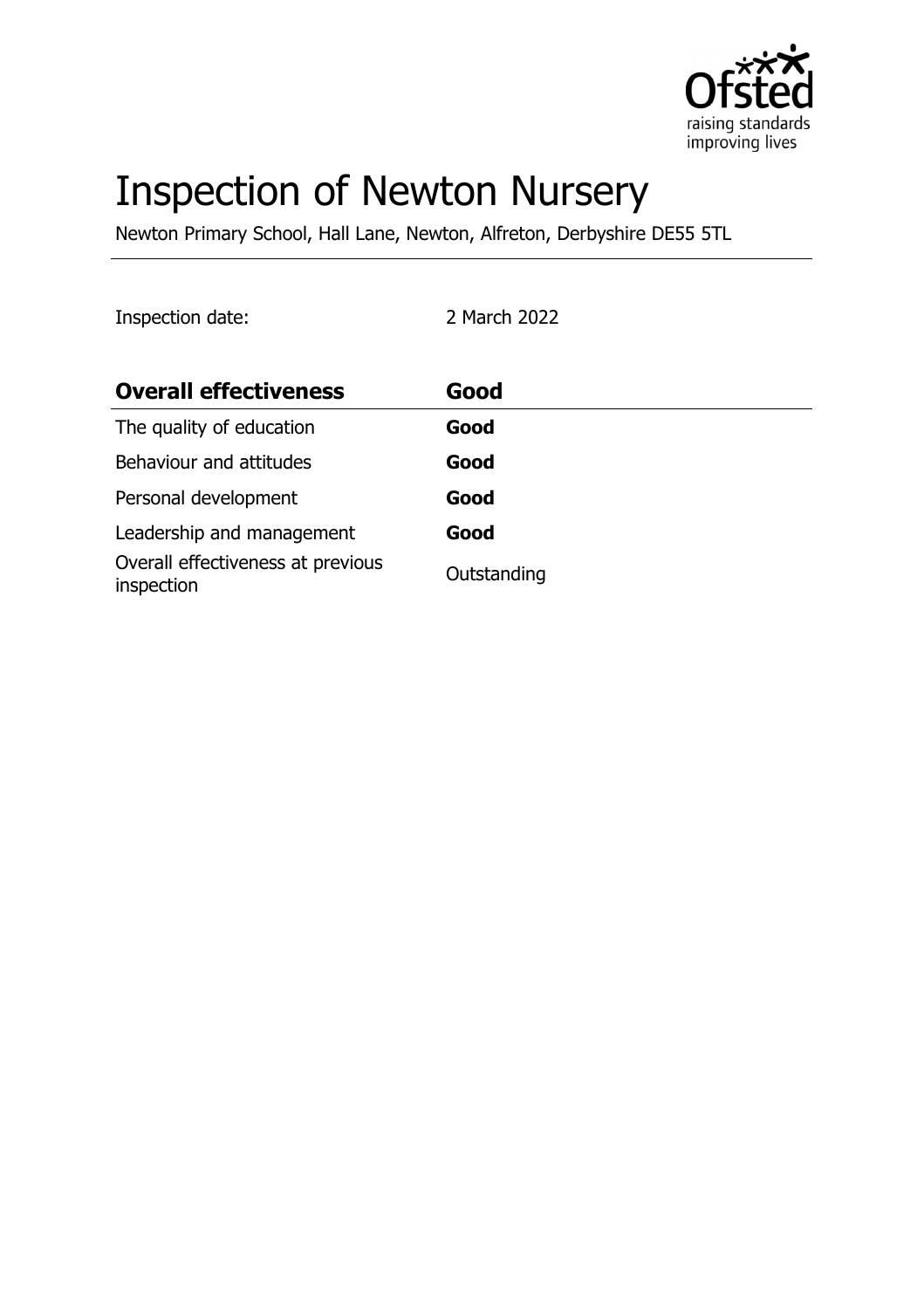

# **What is it like to attend this early years setting?**

## **The provision is good**

Children arrive at the nursery with enthusiasm and know where to hang their coats. They move around the room, choosing what they want to play with. Children develop physical skills during outdoor activities. They learn to negotiate space as they ride tricycles in and out of cones. They kick balls to each other and shout 'goal' as they score. Children explore how the water runs down the path with great excitement. They chase the water, being careful not to slip, and scream with delight as it reaches the bottom of the playground.

Children are eager to take part in the activities that staff provide. They behave well and engage in these activities for long periods. Staff interact with children and get down to their level as they play. Children relish playing with the play dough. They develop their imagination as they pretend to make pancakes. Children roll, poke and flatten the dough using their small-muscle skills. They use tools such as rolling pins with control and roll out the dough. Children tell staff that they have cream and sweets on their pancakes at home. Older children count accurately to six as they make tiny balls. They place these balls on their pancake, add one more and say 'this makes seven'.

## **What does the early years setting do well and what does it need to do better?**

- Managers are supportive towards their staff and provide regular supervision sessions to help improve staff's practice. Staff go on training to develop their skills. They use these newly acquired skills to support children's learning. For example, staff completed a course on how two-year-old children learn. They have adapted their practice to let two-year-old children watch and listen before encouraging them to join in.
- $\blacksquare$  Staff support older children to ensure that they are well prepared for the move on to school and their future learning. Children are encouraged to be independent. They manage their own care needs as they prepare for snack time. Children know to wash their hands and sit at the table. They choose what snack they want, using 'please' and 'thank you'. They pour their own drink and spread their own butter onto crackers with control. Children chat among themselves and clear away their plate and cup when they finish.
- $\blacksquare$  Staff have strong partnerships with parents. Parents' testimonials show that they hold the nursery in high regard and value the staff. Parents spoken to on the day of the inspection talked about the quality of information they receive. They are confident that their children are safe and that they are making good progress.
- Staff provide opportunities to extend children's experiences from home. For example, staff know that some children have pets at home or live on a farm. Staff widen children's knowledge of other animals. They invite a company into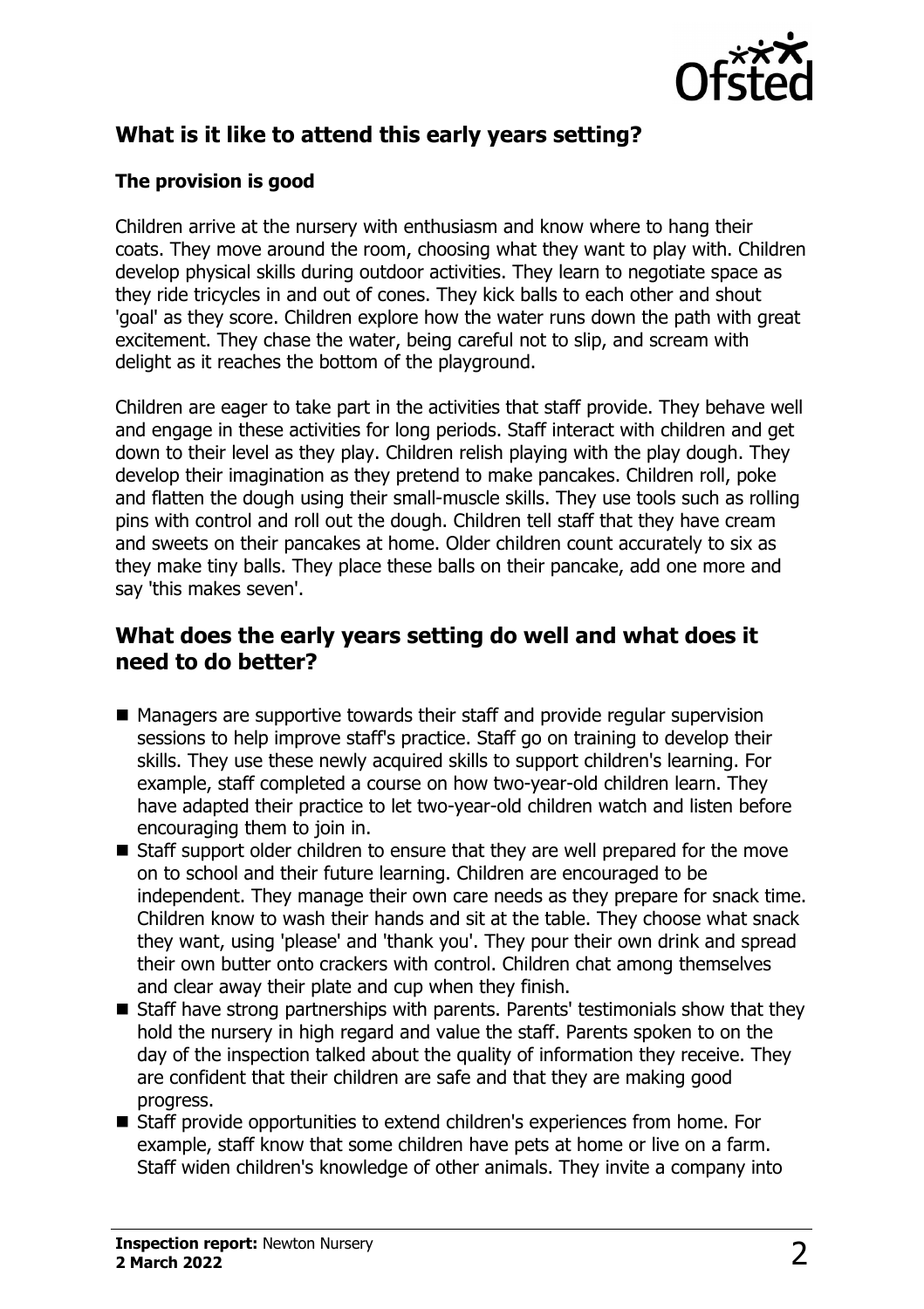

the nursery to bring in different animals, such as tarantulas and tortoises. Children have the opportunity to hold the animals and find out about what they eat. This also helps children to overcome their fear of spiders.

- $\blacksquare$  Staff promote children's behaviour well. They talk to children about why they are having a dispute and encourage them to solve this for themselves. For example, as two younger children argue about a truck they wish to play with, staff talk to them about sharing and taking turns. The two children stop arguing and begin to play together, moving the truck along in turns.
- $\blacksquare$  The managers provide a broad curriculum which follows children's interests and builds on what they already know and can do. Staff consider children's prior learning as they interact with children in positive ways during their play. However, some staff do not know what skills or knowledge they want the children to gain from the activities they plan for them.
- Overall, staff support children's language well. They model clear language when talking to children and hold conversations to encourage them to speak about their own experiences. Staff sing songs with the children to help extend the children's vocabulary. However, some staff do not use effective questioning techniques when speaking with children. At times, staff ask several questions in quick succession. As a result, children struggle to respond, or they offer oneword responses. This does not help to widen their thinking or speaking skills further.

## **Safeguarding**

The arrangements for safeguarding are effective.

The manager and staff understand their responsibilities to ensure that children are safe. Staff complete regular training to strengthen their knowledge of child protection. They have a broad understanding of safeguarding issues. Recruitment and vetting procedures are rigorous. Managers ensure that staff are suitable to work with children. Staff deploy themselves effectively to supervise children. They work together with managers to carry out regular risk assessments. Staff ensure that the premises and the outdoor area are safe and secure for all children. They teach children how to manage risks for themselves and keep safe. For example, as children use scissors, they know to be careful not to cut their fingers.

## **What does the setting need to do to improve?**

#### **To further improve the quality of the early years provision, the provider should:**

- strengthen staff's understanding of the curriculum intent so they are clear what skills and knowledge they want children to gain from activities and experiences
- $\blacksquare$  give children more time to think about and respond to questions to help build their speaking and thinking skills further.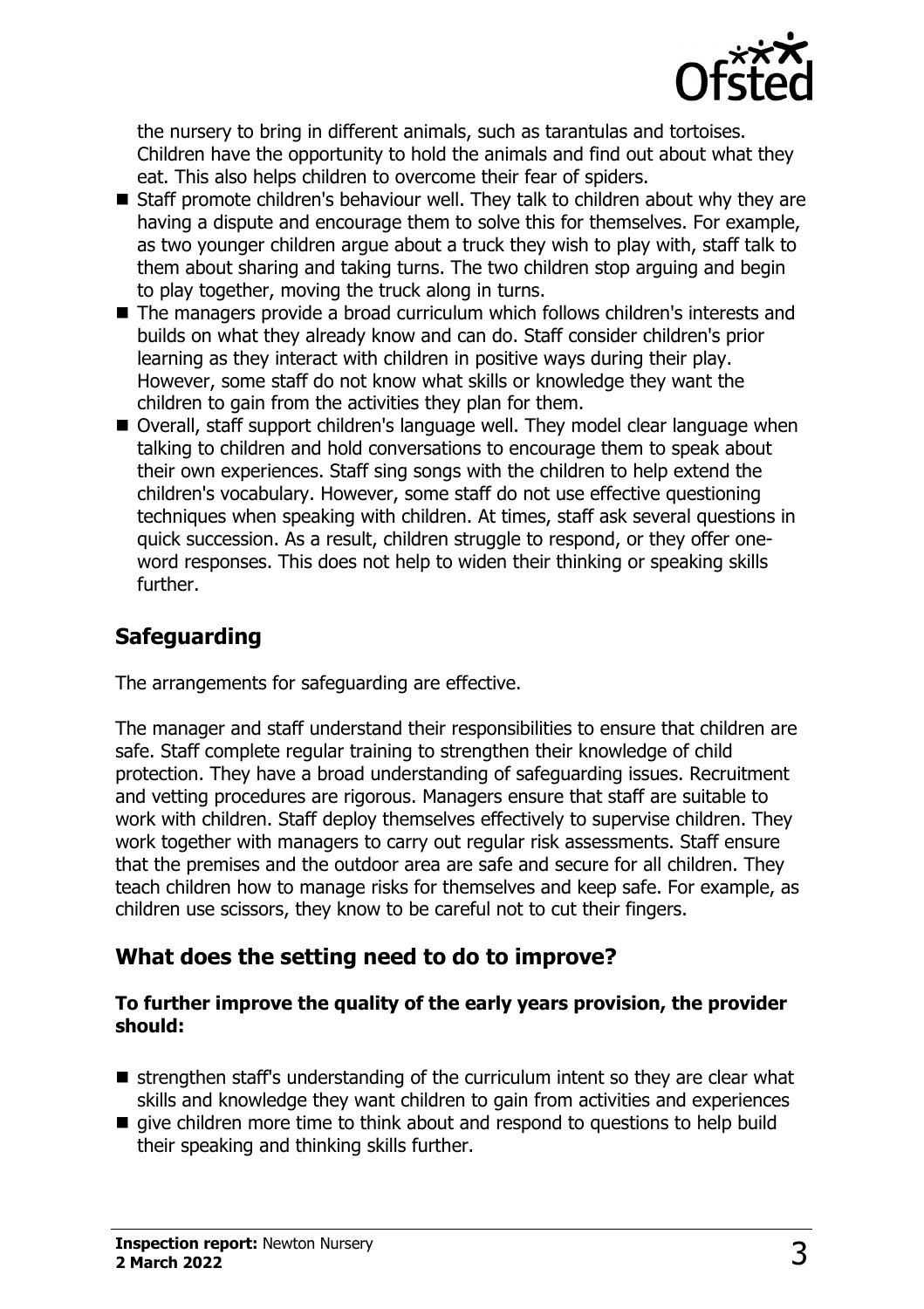

| <b>Setting details</b>                              |                                                    |
|-----------------------------------------------------|----------------------------------------------------|
| Unique reference number                             | EY294310                                           |
| <b>Local authority</b>                              | Derbyshire                                         |
| <b>Inspection number</b>                            | 10131231                                           |
| <b>Type of provision</b>                            | Childcare on non-domestic premises                 |
| <b>Registers</b>                                    | Early Years Register                               |
| Day care type                                       | Sessional day care                                 |
| Age range of children at time of<br>inspection      | 2 to $4$                                           |
| <b>Total number of places</b>                       | 26                                                 |
| Number of children on roll                          | 23                                                 |
| Name of registered person                           | Rainbow Pre-School (Blackwell Parish)<br>Committee |
| <b>Registered person unique</b><br>reference number | RP907857                                           |
| Telephone number                                    | 01773 874 745                                      |
| Date of previous inspection                         | 27 February 2014                                   |

## **Information about this early years setting**

Newton Nursery registered in 2004 and is located at Newton Primary School, Alfreton, Derbyshire. The nursery employs seven members of staff. All staff hold an early years qualification at levels 2, 3 or 4. The nursery operates from Monday to Friday, 8.50am until 11.50am, term time only. The nursery provides funded early education for three- and four-year-old children.

## **Information about this inspection**

#### **Inspector**

Jan Hughes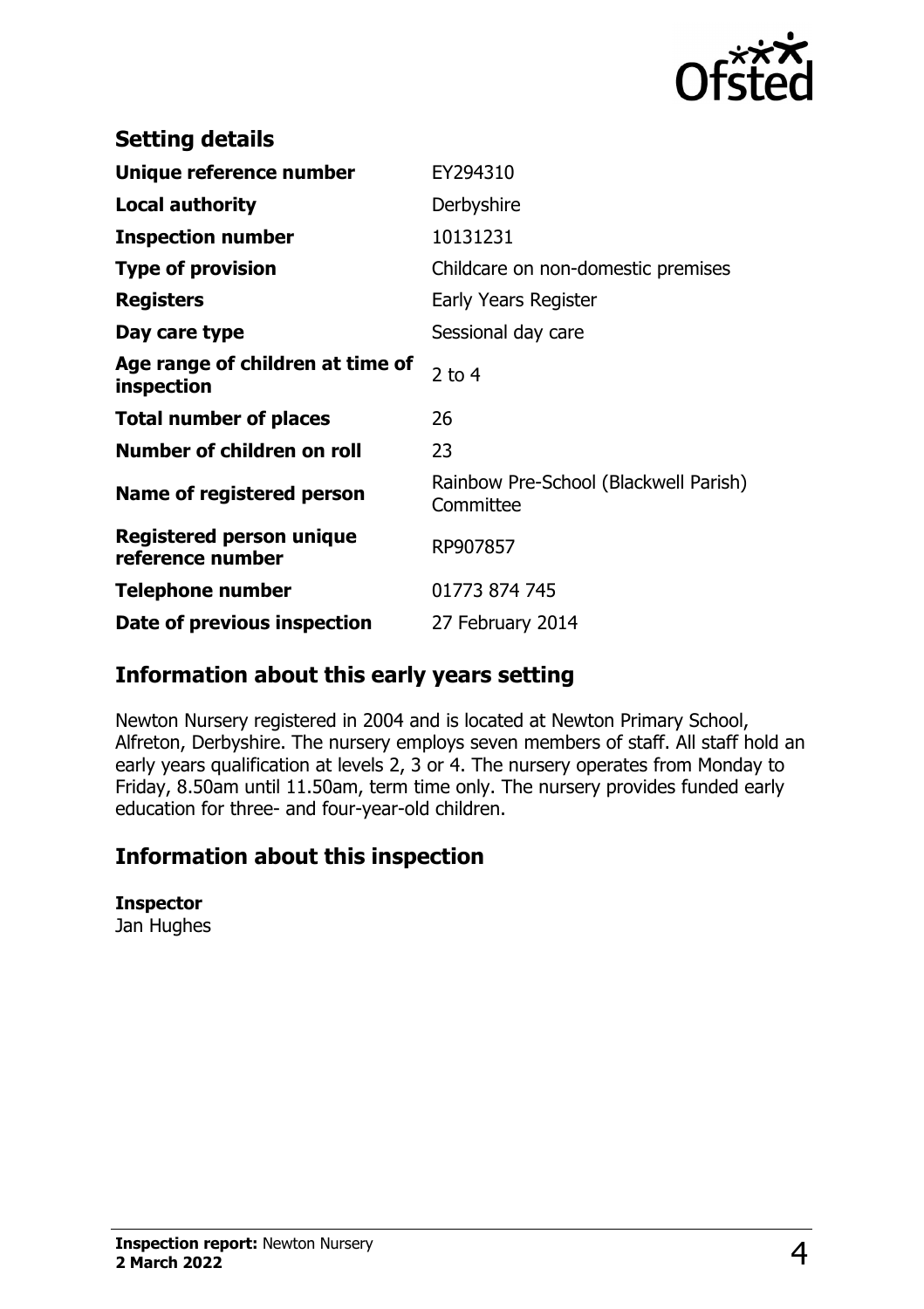

## **Inspection activities**

- $\blacksquare$  This was the first routine inspection the provider received since the COVID-19 pandemic began. The inspector discussed the impact of the pandemic with the provider and has taken that into account in his evaluation of the provider.
- $\blacksquare$  The inspector completed a learning walk with the managers and discussed how they organise and implement the curriculum.
- $\blacksquare$  One of the managers took part in a joint observation with the inspector. The inspector considered the quality of education during activities and the impact this had on children's learning.
- $\blacksquare$  The children spoke with the inspector and invited her into their play at appropriate times throughout the inspection. The inspector observed interactions and the conversations between the staff and the children and considered the impact these have on children's learning.
- $\blacksquare$  The parents spoke to the inspector and wrote written testimonials about the nursery so the inspector could take into account their views.
- $\blacksquare$  The inspector had a discussion with the managers about training and how they evaluate their practice and that of the staff.
- The managers showed the inspector relevant documentation and evidence of the suitability of the staff.

We carried out this inspection under sections 49 and 50 of the Childcare Act 2006 on the quality and standards of provision that is registered on the Early Years Register. The registered person must ensure that this provision complies with the statutory framework for children's learning, development and care, known as the early years foundation stage.

If you are not happy with the inspection or the report, you can [complain to Ofsted](http://www.gov.uk/complain-ofsted-report).